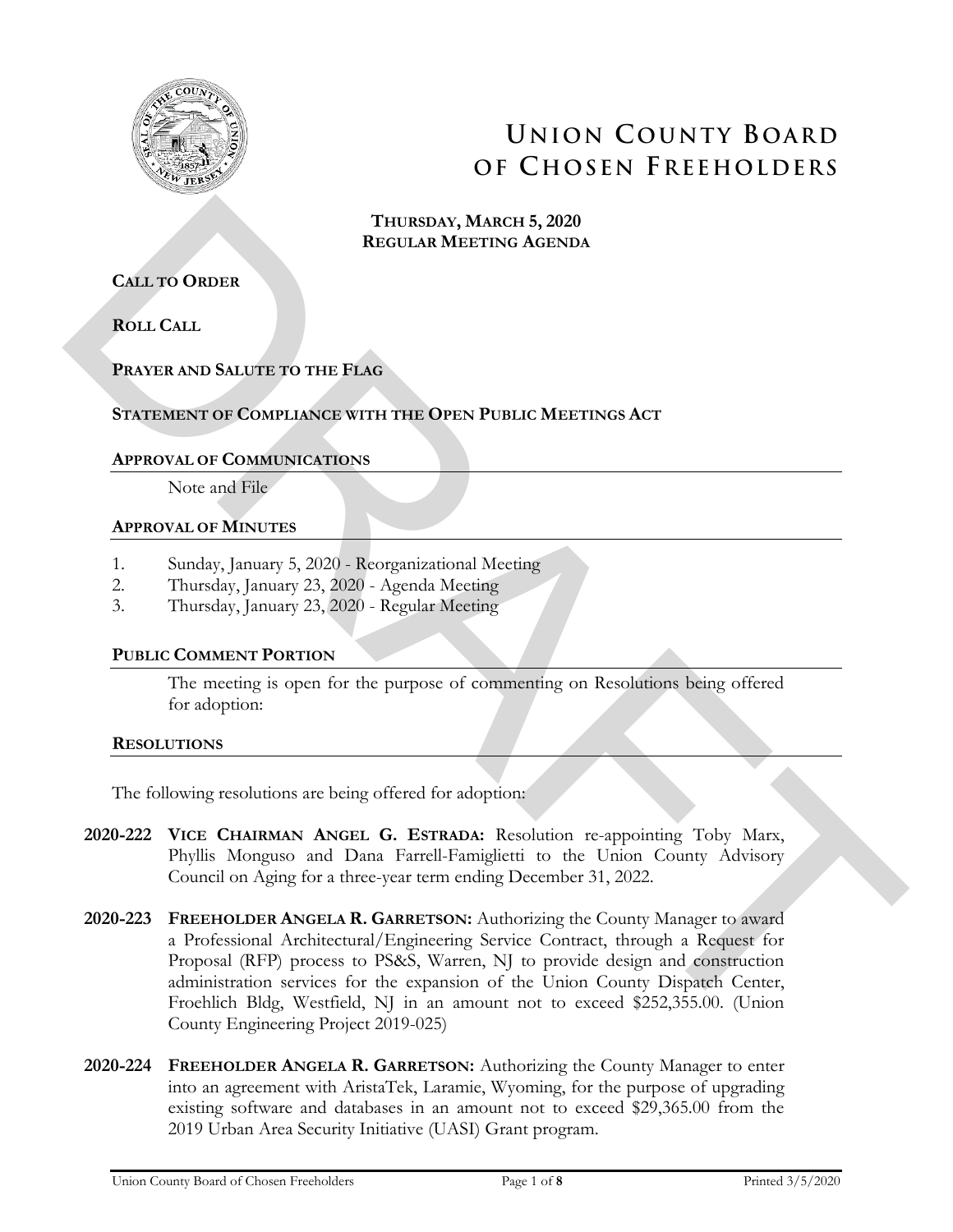- **2020-225 FREEHOLDER ANGELA R. GARRETSON:** Authorizing the County Manager to enter into a contract with Spec Rescue International, Virginia Beach, Virginia, to provide exercise support and training to members of the Metro Urban Search and Rescue (MUSAR) Task Force from the Urban Area Security Initiative (UASI) Region, through the 2018 and 2019 UASI grants, in an amount not to exceed \$219,860.00.
- **2020-226 FREEHOLDER ANGELA R. GARRETSON:** Amending Resolution Numbers 2015-602 and 2017-558, a Shared Services Agreement with the Borough of Roselle Park for Emergency Medical Services coverage 24 hours a day 7 days a week, extending the contract period through February 28, 2030.
- **2020-227 FREEHOLDER ANGELA R. GARRETSON:** Authorizing the County Manager to enter into a Shared Services Agreement to provide public health services through the Union County Office of Health Management to the Township of Hillside Health Department for the contract period of ten years commencing March 6, 2020 through March 5, 2030. (This is a revenue generating agreement)
- **2020-228 FREEHOLDER ANGELA R. GARRETSON:** Authorizing the County Manager to enter into a 10 year Shared Services Agreement with the Borough of Fanwood for EMS coverage, Monday through Friday, 6:00 am to 6:00 pm, commencing March 1, 2020 through February 28, 2030 at no cost to the Borough.
- **2020-229 FREEHOLDER ANGELA R. GARRETSON:** Resolution appointing the following members to the Union County Status of Minorities Advisory Board: Norma Marcela Nunez, of Cranford, and Darwin Roman, of Roselle Park for a 3-year term ending December 31, 2022, and Wail Rasheed, of Union, and Maria Teresa Bazan, of Clark for a two-year term ending December 31, 2021; Jackie Rhodes, of Scotch Plains and Renee Howard, of Hillside, for a one-year term ending December 31, 2020. through the 2018 and 2019 UANI grants, at an amount not to exceed \$219,860.00.<br> **2020-226** Fact Hoffen A Accore (Appendix the information Numbers 2016 602 and 2017-558, a Share Secretion Agent and in Groups) of Roscile Pa
	- **2020-230 FREEHOLDER SERGIO GRANADOS:** Authorizing the County Manager to exercise the County's only option to extend the contract to A&A Fitness, Inc., d/b/a The Max of Springfield, Union, New Jersey, to provide physical and nutritional administration services to the Union County Sheriff's Office and County of Union Employee Participants for a period of 18 months beginning July 1, 2019 to December 31, 2020 for a total not to exceed \$75,390.00.
	- **2020-231 FREEHOLDER SERGIO GRANADOS:** Amending the 2020 Temporary Budget Ch. 96 P.L. 1951 (N.J.S.A. 40A:4-20).
	- **2020-232 FREEHOLDER SERGIO GRANADOS & THE ENTIRE BOARD:** Authorizing the County Manager to enter into an agreement with American Cancer Society to run the "Relay for Life" event at the Rahway River Park on June 13, 2020; and to make available for this specific event for the American Cancer Society in the amount not to exceed \$750.00.
	- **2020-233 FREEHOLDER BETTE JANE KOWALSKI:** Authorizing the County Manager, through the Office of Cultural & Heritage Affairs, to award CY2020 Union County Local Art Program Grants to (33) recipients in the total amount of \$70,000.00.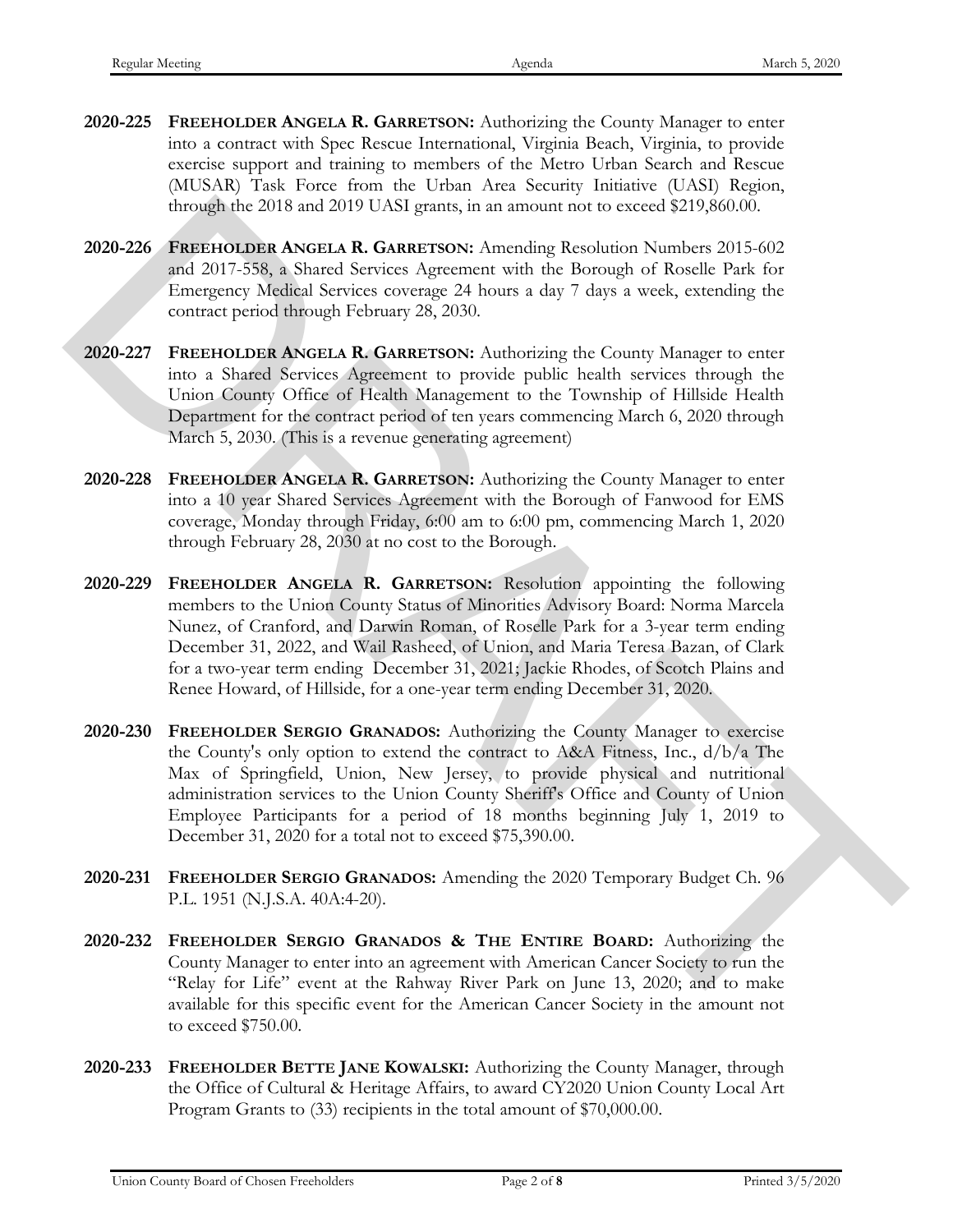- **2020-234 FREEHOLDER BETTE JANE KOWALSKI:** Authorizing the County Manager, through the Office of Culture and Heritage Affairs, to award CY2020 Union County History Grants to Fifteen (15) recipients in the total amount of \$28,000.00.
- **2020-235 FREEHOLDER BETTE JANE KOWALSKI:** Amending Resolution Number 2020-141, to reflect an increase to the contract by an additional amount not to exceed \$8,200.00 and to reflect the appropriate operation budget account number, for the remainder of the contract terms, with This Is It! Productions, Jersey City, New Jersey, for the management and production of the 2020 Summer Arts Festival Concert Series for the County of Union from the contract execution through September 30, 2020 in an amount not to exceed \$96,990.00.
- **2020-236 FREEHOLDER BETTE JANE KOWALSKI:** Amending Resolution Number 2020-143, to reflect a change in account number with This Is It! Productions, of Jersey City, New Jersey, for the management and production of the 2020 Rhythm and Blues by the Brook Concert to be held on Saturday, May 30, 2020 at Cedar Brook Park, Plainfield, NJ, in an amount not to exceed \$144,100.00.
- **2020-237 FREEHOLDER BETTE JANE KOWALSKI:** Authorizing the County Manager to award and extend the proposed contract obtained through advertised public bidding in accordance with the Local Public Contracts Law, NJSA 40A:11-1 et seq: Department of Parks and Recreation: Aquatic Analysts, Inc., Middleville, NJ, for the purpose of providing Lake Management Program (BA#76-2017) for an additional period of 24 months, beginning March 23, 2020 through March 22, 2022 in an amount not to exceed \$193,848.00. no eriket an ancesce lo the contract by an additional amount to to exceed<br>
S8,200.00 and to reflect the appropriate operation budget account aumber, for the<br>
remainder of the uservative may with This Is 11 Preshorions, J
	- **2020-238 FREEHOLDER BETTE JANE KOWALSKI:** Authorizing the County Manager to extend the proposed contract obtained through advertised public bidding in accordance with the Local Public Contracts Law, NJSA 40A:11-1 et seq: Department of Parks and Recreation: Mr. John, of Old Bridge, NJ for the purpose of providing Portable Toilet Rental & Septic Pumping Services (BA# 7-2018), for an additional period of 24 months from commencing March 27, 2020 through March 26, 2022, in the amount of not to exceed \$83,484.00.
	- **2020-239 FREEHOLDER BETTE JANE KOWALSKI:** Resolution appointing and re-appointing the following members to the Union County Transportation Advisory Board to represent various municipalities for a one year term ending December 31, 2020: Nick Pantina (delegate) and Joe Chrobak (alternate) City of Linden; re-appointing Louis DeSocio (delegate) and Matthew Kirson (alternate) City of Summit.
	- **2020-240 FREEHOLDER ANDREA STATEN:** Resolution granting permission to the Borough of Roselle Park to hang banners and/or street closures for the following events: to close Chestnut Street from Charles Street to Webster Avenue on Saturday, September 26, 2020 from 7:00 am to 9:30 pm for the 2020 Arts Festival (with a rain date of Sunday, September 27, 2020); to hang a banner advertising 2020 Arts Festival from September 8, 2020 until September 28, 2020; to close Chestnut Street from Grant Avenue to Webster Avenue on Monday, May 25, 2020 from 8:00 am to 3:00 pm for the 2020 Memorial Day Parade; and to hang a banner advertising Independence Day Fireworks Display from June 15, 2020 until July 6, 2020.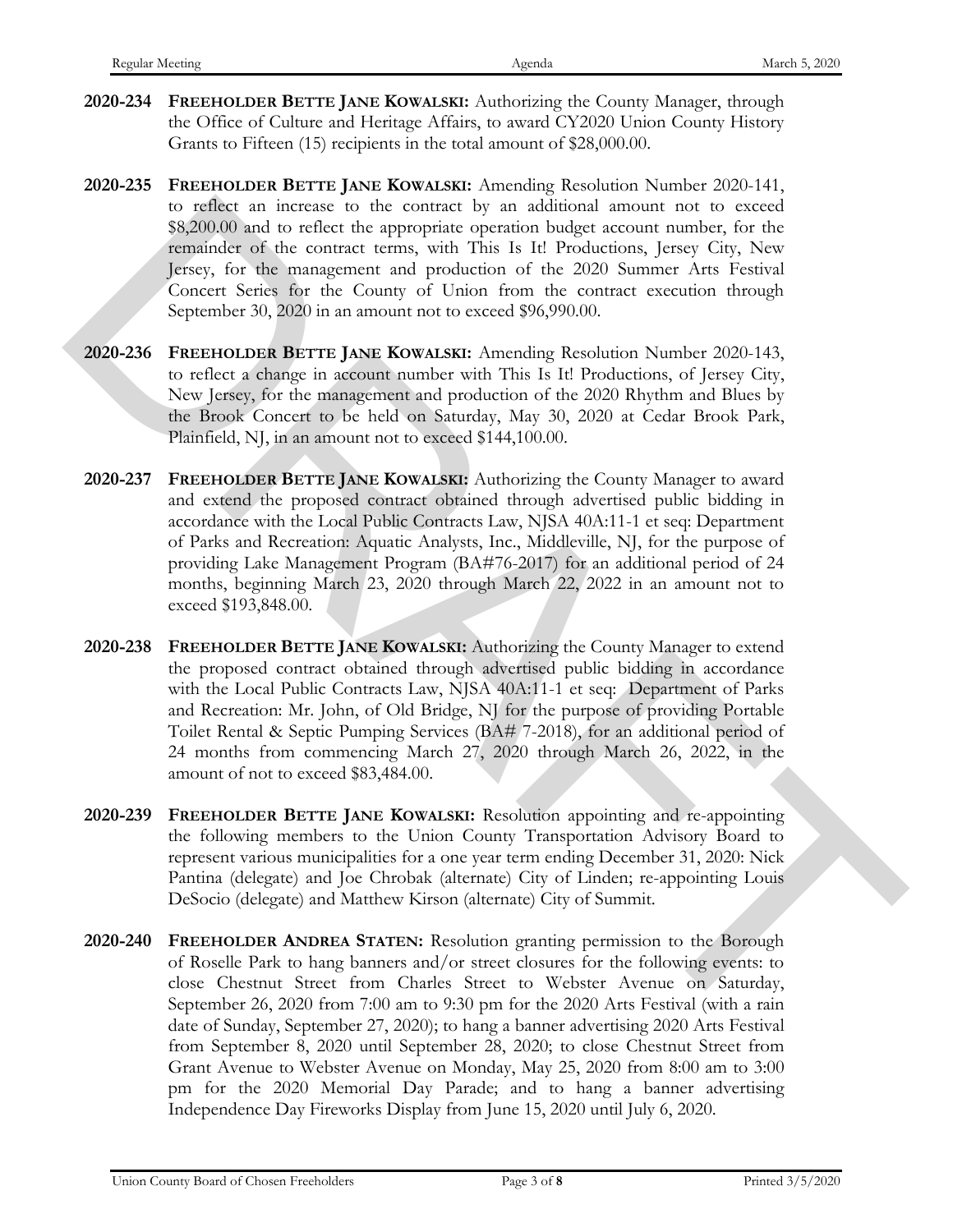- **2020-241 FREEHOLDER ANDREA STATEN:** Resolution granting permission to close Wood Avenue from Routes 1 & 9 to Gibbons Street from the hours of 12:00 noon to 7:00 pm for the City of Linden's Halloween Parade to be held on Sunday, October 25, 2020. A rain date of Sunday, November 1, 2020 has been planned with the same requests.
- **2020-242 FREEHOLDER ANDREA STATEN:** Resolution granting permission to close South Avenue from the intersections of Center Street to Maple Street to all traffic on Saturday, May 16, 2020, between 9:00 am to 5:00 pm, for the purpose of holding a Wet Down for the Garwood Fire Department 2019 Spartan Ladder Truck.
- **2020-243 FREEHOLDER REBECCA LYNNE WILLIAMS:** Authorizing the County Manager and the Clerk of the Board to award a contract pursuant to RCCP #2-2020 and competitive contracting law, N.J.S.A. 40A:11-4 for the initial contract year April 1, 2020 through December 31, 2020 to CFG Health Systems LLC, Marlton, NJ for the provision of medical and psychiatric services at Cornerstone Behavioral Health Hospital, with a potential option to renew the contract annually, for four one-year extensions at a cost not to exceed \$1,113,576.00 for year one. 2020-242 PREEFINDIDER ANDREA STATENS Resolution generation to close South Assume From the interactions of Contre Steam to the form to the Herican SMP in the SHE to the SHE to the SHE to the SHE of the Boston for the Gerek
	- **2020-244 FREEHOLDER REBECCA LYNNE WILLIAMS:** Authorizing the County Manager to amend Resolution 2019-1046 to award professional service contracts for weekend, holiday, and emergency medical services for Cornerstone Behavioral Health Hospital patients for the period of January 1, 2020 through December 31, 2020 in an additional amount not to exceed \$5,000.00 with no other changes to the terms of the agreements.
	- **2020-245 CHAIRMAN ALEXANDER MIRABELLA:** Authorizing the County Manager to enter into an agreement with SOE Software Corporation (dba Scytl), Tampa, Florida, for the purpose of providing software licensing and maintenance for the County Clerk's Election Night Reporting Program for Primary, General, and Special elections for a contract period starting on March 31, 2020 and ending on March 31, 2023 in the amount of \$21,450.00.
	- **2020-246 CHAIRMAN ALEXANDER MIRABELLA:** Authorizing the County Manager to award the proposed contract obtained through advertised public bidding in accordance with the Local Public Contracts Law N.J.S.A. 40A:11-1 et seq: (BA# 2020-03) to The JonesZylon Company, LLC., West Lafayette, Ohio for the purchase of heated food carts for use in the Union County Jail, in an amount not to exceed \$54,817.67.
	- **2020-247 CHAIRMAN ALEXANDER MIRABELLA:** Authorizing the County Manager to enter into a contract with National Flag & Display Co., Inc., d/b/a Metro Flag Co., Wharton, NJ, for the purchase of American flags to be placed on the graves of veterans buried in Union County cemeteries during the 2020 Memorial Day holiday weekend, in an amount not to exceed \$21,934.08.
	- **2020-248 CHAIRMAN ALEXANDER MIRABELLA:** Authorizing the County Manager to support the Borough of Roselle Park's request for NJ Transit to install three (3) bus shelters along County Road (C.R. 627) Chestnut Street.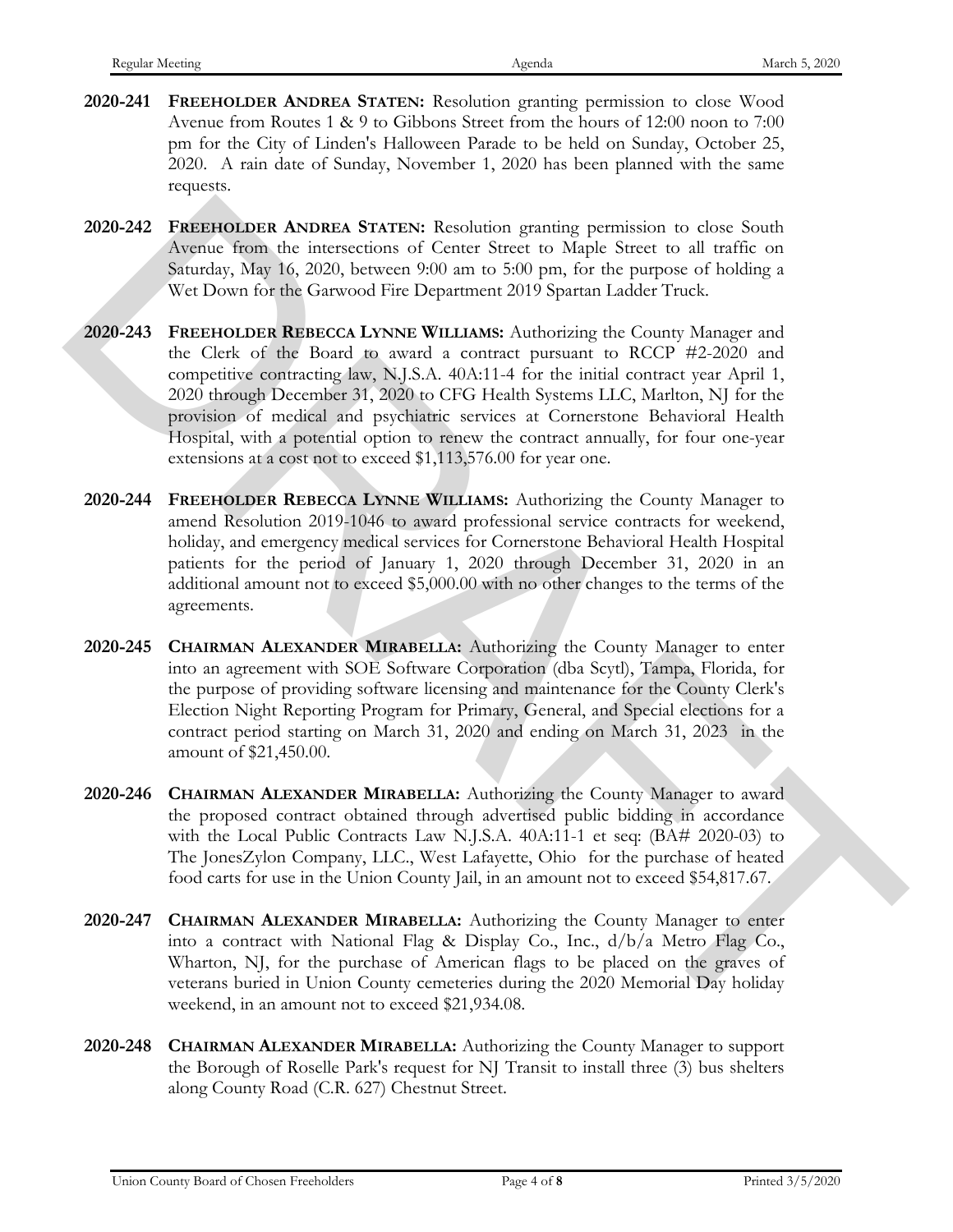- **2020-249 CHAIRMAN ALEXANDER MIRABELLA:** Authorizing the County of Union to fund the Raritan Valley Rail Coalition, a nonpartisan; nonprofit 501(c)3 organization with an award in an amount not to exceed \$4,000.00, to advocate support for station and service improvements and regional projects for the year 2020.
- **2020-250 CHAIRMAN ALEXANDER MIRABELLA:** Amending Resolution Number 2019-1101, adopted December 19, 2019 approving additional pre-qualified firms for the provision of General Engineering Services for the period of January 1, 2020 through December 31, 2020.
- **2020-251 CHAIRMAN ALEXANDER MIRABELLA:** Amending Resolution Number 2019-1100, adopted December 19, 2019 approving additional pre-qualified firms for the provision of Architectural Services for the period of January 1, 2020 through December 31, 2020.
- **2020-252 CHAIRMAN ALEXANDER MIRABELLA:** Amending Resolution Number 2019-1102, adopted December 19, 2019 approving additional pre-qualified firms for the provision of Construction Management Services for the period of January 1, 2020 through December 31, 2020.
- **2020-253 CHAIRMAN ALEXANDER MIRABELLA:** Amending Resolution Number 2020-104, an amending resolution designating official newspapers for the provision of legal notices for the County of Union, to include Vision Latina USA, LLC (formerly Vistazo).
- **2020-254 CHAIRMAN ALEXANDER MIRABELLA:** Authorizing the County Manager to enter into a contract with the Union County Performing Arts Center, Rahway, NJ, for the purpose of talent acquisition, booking and day of facilitation for the Fall Concert at Oak Ridge Park, Clark, NJ for the period of date of contract award through December 31, 2020 in the amount not to exceed \$250,000.00.
- **2020-255 CHAIRMAN ALEXANDER MIRABELLA:** Authorizing the County Manager to enter into a contract with This Is It! Productions, Jersey City, NJ, to provide professional planning, production, promotion and management services for the Fall Concert at Oak Ridge Park, Clark, NJ, for the period of date of contract award through December 31, 2020, in an amount not to exceed \$171,524.00. 2020-230 CHARBANA ALEXANDER MiranistLA: Amendag Resolution Number 2019-1101, properties (2019)<br>1970-2020 CHARBANA ALEXANDER MiranitLA: Amendag Resolution Variety 2019 1101, provided from for the provident Georgia Propinci
	- **2020-256 CHAIRMAN ALEXANDER MIRABELLA:** Authorizing the County Manager to adjust and/or change the Internal Position Control Schedules.

#### **FREEHOLDERS SPONSORED RESOLUTIONS:**

**2020-257 FREEHOLDER ANGELA R. GARRETSON, FREEHOLDER BETTE JANE KOWALSKI, FREEHOLDER KIMBERLY PALMIERI-MOUDED, FREEHOLDER ANDREA STATEN, FREEHOLDER REBECCA LYNNE WILLIAMS & THE ENTIRE BOARD:** Proclaiming March 8, 2020 as International Women's Day and the month of March as Women's History Month throughout the County of Union.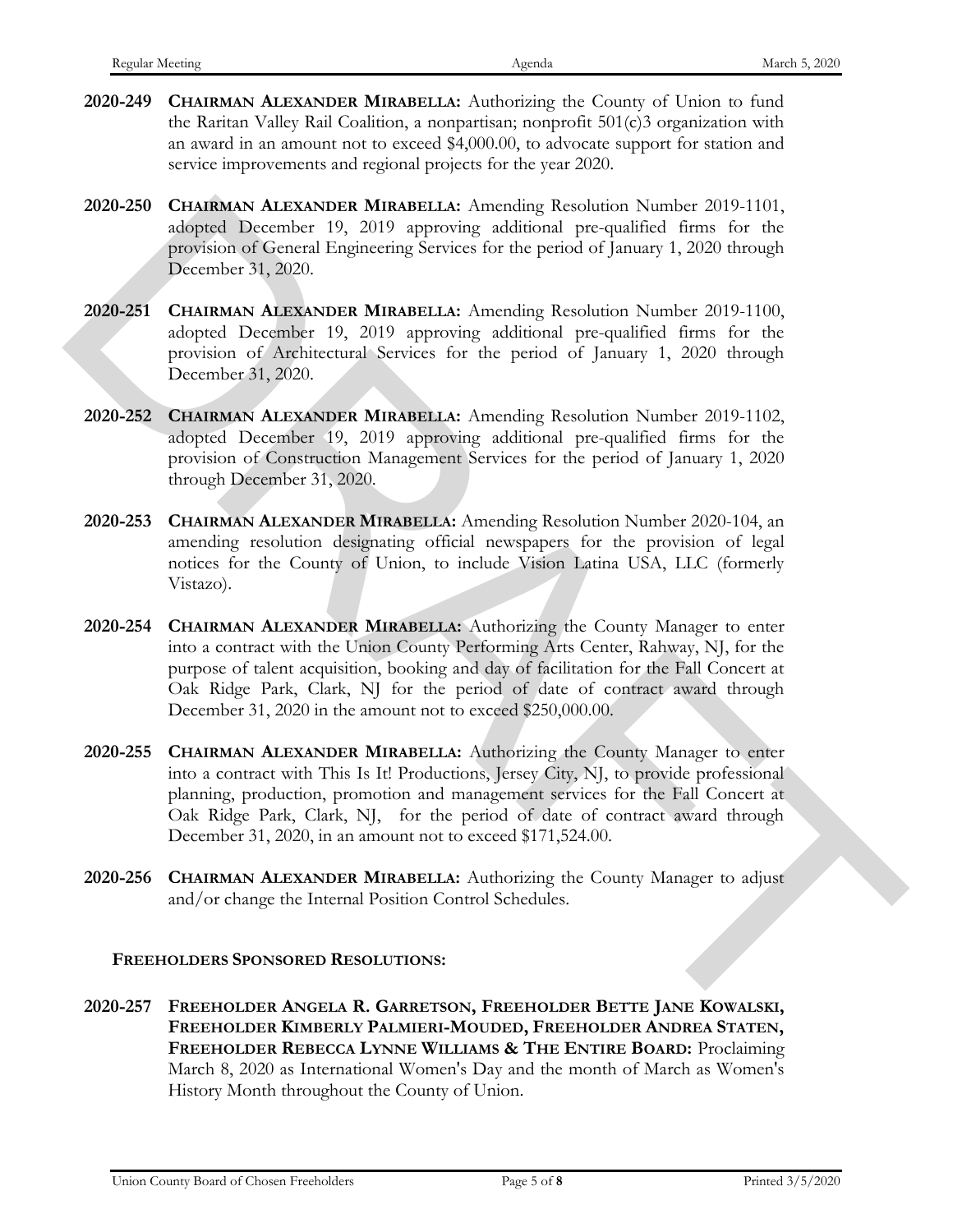- **2020-258 FREEHOLDER SERGIO GRANADOS:** Resolution congratulating the Portuguese Instructive Social Club on their 98th Anniversary Celebration.
- **2020-259 FREEHOLDER SERGIO GRANADOS & THE ENTIRE BOARD:** Resolution recognizing the YWCA for celebrating their Centennial Anniversary on March 20, 2020.
- **2020-260 FREEHOLDER BETTE JANE KOWALSKI:** Resolution offering this Board's deepest sympathies to the family of Dolores Kelly, mother of Betty Ann Kelly, during their time of sorrow.
- **2020-261 FREEHOLDER KIMBERLY PALMIERI-MOUDED:** Resolution honoring the work of the NJ/Metro Chapter of the National Multiple Sclerosis Society; and further recognizing the week of March 8, 2020 through March 14, 2020 as National Multiple Sclerosis week throughout Union County. 2020-266 **Ferrarito BETTE JANE KOWLESS!** Resolution offering this Board's despeat sympathis to the family of Deloces Kelly, mother of ficery Ann Kelly, during their<br>
2020-261 **FERRITOLDER KOWLESS!** Resolution Internal Rev
	- **2020-262 FREEHOLDER ANDREA STATEN, FREEHOLDER SERGIO GRANADOS & VICE CHAIRMAN ANGEL G. ESTRADA:** Resolution congratulating A Sharp Barbershop on their grand opening on Saturday, February 29, 2020.
	- **2020-263 FREEHOLDER REBECCA LYNNE WILLIAMS:** Congratulating Masjidullah as they celebrate 50 years of service to the Plainfield community.
	- **2020-264 FREEHOLDER REBECCA LYNNE WILLIAMS, FREEHOLDER ANGELA R. GARRETSON & FREEHOLDER ANDREA STATEN:** Resolution congratulating Mildred English, Hattie B. Solomon, and Gwendolyn LaVon Bratton Watts on being honored as Hillside Community Servants at their Black History Month Celebration.
	- **2020-265 FREEHOLDER REBECCA LYNNE WILLIAMS:** Resolution congratulating Sergeant De Lacy Davis, a 20-year veteran officer who retired from service in East Orange, New Jersey, who served as the guest speaker at a Black History Month Program hosted by the Housing Authority of Plainfield.
	- **2020-266 FREEHOLDER REBECCA LYNNE WILLIAMS:** Congratulating and commending the Youth Felicitares on their first scholarship brunch.
	- **2020-267 CHAIRMAN ALEXANDER MIRABELLA & THE ENTIRE BOARD:** Congratulating Peggy Azydzik, Office of the County Clerk upon her well-deserved retirement after 30 years of dedicated service to the County of Union.
	- **2020-268 CHAIRMAN ALEXANDER MIRABELLA & THE ENTIRE BOARD:** Resolution honoring Rosalie Berger on the occasion of her 100th birthday.
	- **2020-269 CHAIRMAN ALEXANDER MIRABELLA & THE ENTIRE BOARD:** Resolution thanking Darlene Balboa on her many years of service to the County of Union; and wishing her well in her retirement.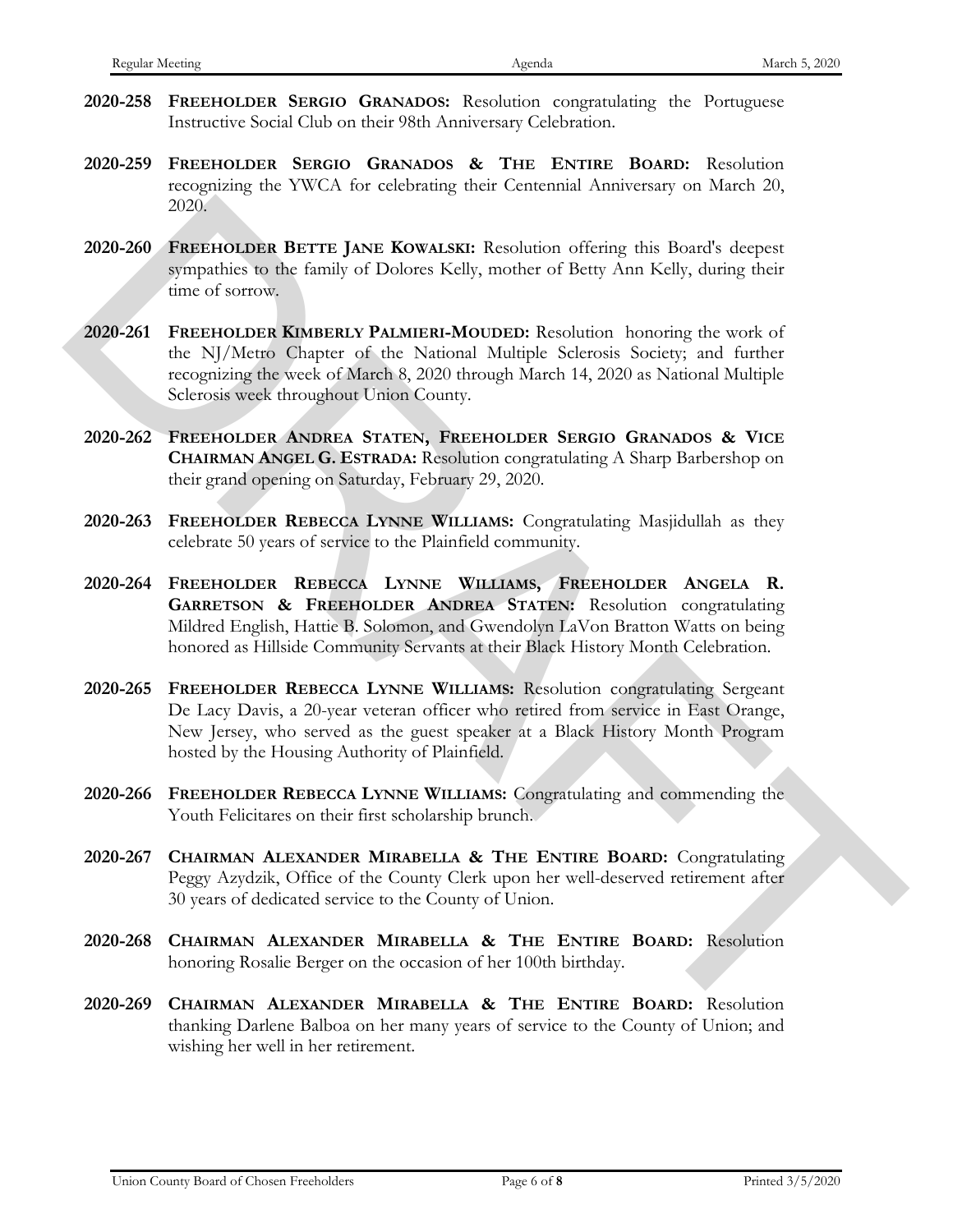- **2020-270 CHAIRMAN ALEXANDER MIRABELLA & THE ENTIRE BOARD:** Resolution congratulating the Union County St. Patrick's Day Committee upon its 24th Annual Union County St. Patrick's Day Parade to take place on March 14, 2020; and further congratulating Michael O. McNany (Grand Marshal); Kathleen Holmes (Adjutant) and Jessica Cunningham (General Chairwoman).
- **2020-271 CHAIRMAN ALEXANDER MIRABELLA & THE ENTIRE BOARD:** Resolution commending the Junior League of Summit for their 90th Year of Service and the 100 year anniversary of women's suffrage in America. 2020-271 CHAIRMAN ALEXANDER MIRABELLA & THE ENTIRE BOARD: Resolution<br>
commentainged under the flow Forgian of Sometic surface in the flow 700 Neuro Service and the 100<br>
year analyticity units surface surface in America.<br>

## **PUBLIC COMMENT PORTION**

The meeting is open to the public comment on any governmental issue that a member of the public feels may be of concern to the residents of the county.

## **FREEHOLDER REPORTS & COMMENTS**

#### **EXECUTIVE SESSION**

To the extent known, the following item will be discussed in Executive Session:

- 1) Attorney-Client privileged communications and discussions relative to potential Redevelopment Projects and potential contracts related to same; and
- 2) Attorney-Client privileged communication relative to the matter Grahm vs Union County, et als.

## **ADJOURNMENT**